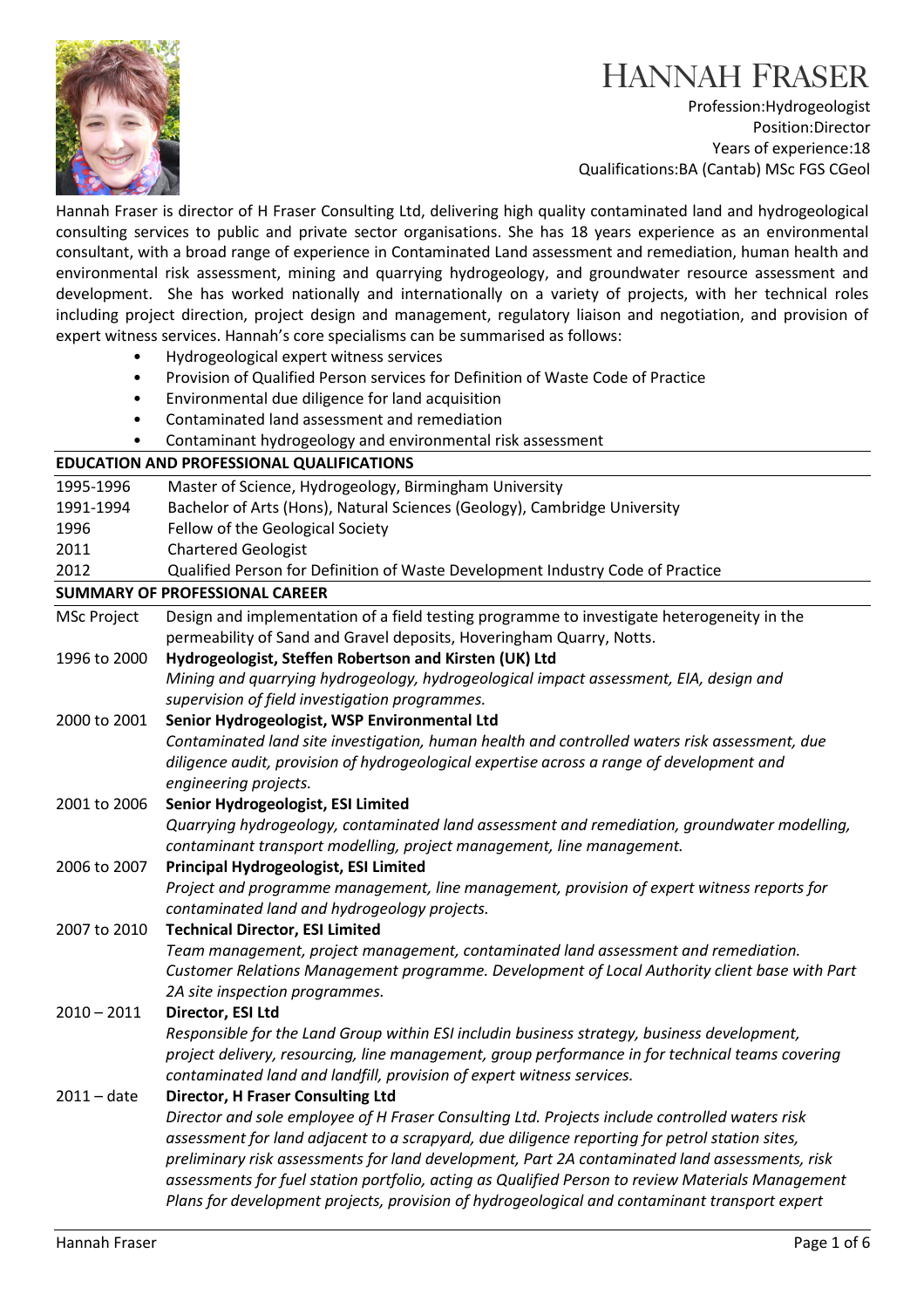witness services relating to a planning appeals for quarries in Devon and Cumbria, Basement Impact Assessments (CPG4).

#### **COMMITTEES**

British Standards Committee BS8485 Code of practice for the characterization and remediation of ground gas. CIRIA RP938 Remediating and mitigating risks from Volatile Organic Compound (VOC) vapours from land affected by contamination. Steering committee.

### PROJECT EXPERIENCE – Qualified Person for Materials Management Plans

Provision of Qualified Person services for the review and submission of Materials Management Plans under the CL:AiRE Definition of Waste: Construction Industry Code of Practice for the following sites:

Kilnwood Vale: Phased project with site of origin scenario with import of clean naturally occurring materials Wootton: Site of origin scenario

Wapping Wharf: Site of origin scenario with controlled waters receptors

Misterton: Site of origin scenario with naturally occurring arsenic and vanadium

#### PROJECT EXPERIENCE – Expert Witness

Buckfastleigh Community Forum. Provision of expert hydrogeological and contaminant transport advice to a community forum defending a decision to refuse planning permission to a processing facility for incinerator bottom ash. The refusal decision was upheld.

Confidential Planning appeal. Provision of hydrogeological expert's written statement to a planning appeal case.

PROJECT EXPEREIENCE – Basement Impact Assessments

Numerous Basement Impact Assessments. London Borough of Camden has stringent requirements for planning applications to develop basements within the Borough, which are now being adopted by other London Planning Authorities. A Chartered hydrogeologist is required to complete the reports to accompany a planning application, and Hannah Fraser has undertaken several such reports for architects, structural engineers, and geotechnical contractors.

#### PROJECT EXPERIENCE - Contaminated Land and contaminant hydrogeology projects

Due diligence for a scrapyard portfolio. Project director for environmental due diligence for acquisition of operational scrapyard sites, including site investigation, risk assessment and recommendations as to the potential liabilities identified by the investigations.

Due diligence audits for a food manufacturing portfolio. Desk study, site visits and environmental audit for the acquisition of a portfolio of food manufacturing sites in order to identify potential environmental issues that may adversely affect the land value and present ongoing environmental liabilities.

Due diligence audits for a portfolio of garden centre sites. Desk study, site investigation and risk assessment for the acquisition of a portfolio of garden centre sites, including recommendations to manage ongoing environmental liabilities.

Part 2A Investigations into a former lead mill, North East Derbyshire District Council. Project director, manager and consultant for a site inspection into lead in soils at a former red lead mill, now a family home and equestrian centre.

Prioritisation of sites, North East Derbyshire District Council Project director for the development of a database and ranking system for potentially contaminated land sites to allow North East Derbyshire Council to prioritise their strategic inspections under Part 2A.

Part 2A Inspection of Mill Lane Gasworks, North East Derbyshire District Council. Project director for a Part 2A inspection into a former gasworks, now a residential property adjacent to a river.

Part 2A human health assessment for arsenic, Halton Borough Council. Risk assessment for a local authority client to derive assessment criteria for arsenic concentrations in superficial soils at a golf course, with statistical analysis to assess uncertainty associated with estimates of average arsenic concentrations across zones of the site.

Human health assessment of background concentrations of lead, London Borough of Camden. Management of a project for a local authority client to assess whether background concentrations of lead in soils from Victorian housing stock presented a significant possibility of significant harm to human health.

Support to Part IIA investigations, Mole Valley District Council. Management of risk assessment and statistical analysis support to site investigations by a local authority on a former brick pit, now a residential estate. An inspection strategy was devised that allowed the council to minimise sampling whilst providing robust evidence to support a decision not to determine the site.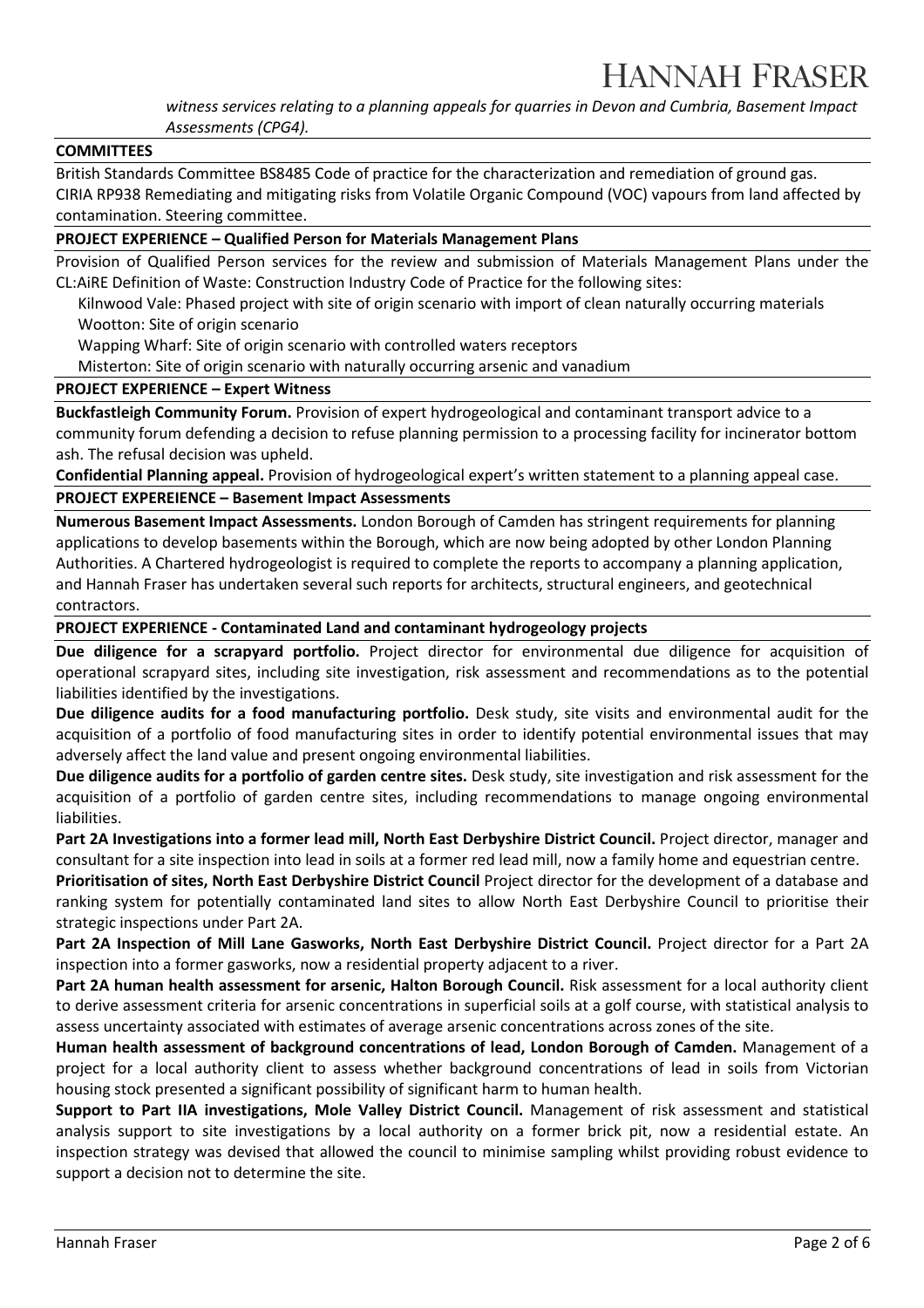Part 2A Inspections, Cheltenham Borough Council. Project director for several Part 2A site investigation and risk assessment projects into former landfill sites, now variously used as playing fields, children's play areas, open space and recreation grounds.

Part 2A Inspections, Stroud District Council. Project director for Part 2A Inspections into former domestic landfills, including site investigation, risk assessment, landfill gas emissions assessment and reporting.

Ludlow Gasworks Part 2A Inspection, Shropshire Council. Project director for a Part 2A inspection of a former gasworks, now variously used for housing, car sales, waste transfer and car maintenance.

Riverside Sewage Treatment works. Project Director for a controlled waters risk assessment in support of a planning application for development at a sewage treatment works.

Long Reach Sewage Treatment works. Project Director for a contaminated land assessment in support of a planning application for development at a sewage treatment works.

Remediation cost estimation at a former laundry. Review of existing site investigation and risk assessment reports for a recently acquired former laundry with a known history of solvent contamination impacting a locally important aquifer. Potential risks to local residential properties due to vapour migration of vinyl chloride were identified. Cost modelling was undertaken to examine the uncertainty associated with likely remediation costs, and to support the subsequent sale of the site.

Peer review, gasworks and metal manufacturing site. Peer review for a Local Authority of site investigation and risk assessment work supporting planning applications for open-cast mining followed by residential development of site that had previously been used for coal mining, gas-works, brick-works, and metal manufacturing.

Statistics calculator. Project Director for the development of an excel-based spreadsheet tool for the Chartered Institute of Environmental Health to support their joint publication with CL:AIRE: 'Guidance on comparing soil contamination data with a critical concentration.' The spreadsheet tool was distributed to all Local Authority Contaminated Land Officers.

Dagenham Docks cost modelling and remediation. Site investigation, risk assessment and remediation to support site divestment. Clear delineation of background land quality issues and more recent issues arising from the site tenancy, and an open book approach, allowed the client to divest themselves of potential legacy liabilities. Remediation cost modelling provided support to the agreed sale price of the site.

Rapid phase 2 site investigations. Development of a rapid site investigation service, aligning data management tools, subcontractor networks and project teams to deliver fast-turnaround site investigation results for due diligence. Several projects have been successfully completed, with results delivered within 8 working days of instruction.

Strategic advice on brownfield land development. Direction and management of a series of site investigations and risk assessments for a range of former and proposed land uses, in support of divestment and acquisition, resulting on advice regarding remediation options and costs, potential liabilities and waste management issues.

Radiological assessment at a former fertilizer factory. Low level radiological activity was identified at a former fertilizer factory, and human health risk assessment undertaken to evaluate risks under current and future site use. The RCLEA approach and methodology was used to demonstrate that predicted doses were significantly below guideline values, and human health risks therefore deemed to be low.

Remediation assessment for volcanic soil gas. Identification and assessment of options for remediation measures to mitigate elevated carbon dioxide, hydrogen sulphide, and radon gas fluxes to residential properties in the Albany Hills, Italy.

Site investigations at a legacy manufacturing site. Design and project-management of site investigations and risk screening on a site comprising 111ha, with historical land use as a chemicals and fibres production facility. A large team of technical staff was employed to investigate residential and industrial areas, including disused landfill and waste ground. Implementation of the highest standards of chain of custody procedures, data management and QA/QC were paramount in managing and effectively utilizing the large volume of data generated.

Groundwater risk assessment at a former pumping station. Site investigation and controlled waters risk assessment to discharge planning conditions for a former pumping station adjacent to the River Severn.

Chemicals storage facility site investigation and risk assessment. Project management of site investigation, risk assessment and remediation strategy optimization for a disused chemicals storage facility adjacent to a residential development. Investigations into residential properties were undertaken, with public liaison forming a key part of the project brief.

Risk mitigation strategy for petrol station leak within an SPZ1. Groundwater modelling was undertaken to support the design of hydraulic containment systems for a petrol spill in the Chalk Aquifer. The site is in the catchment of a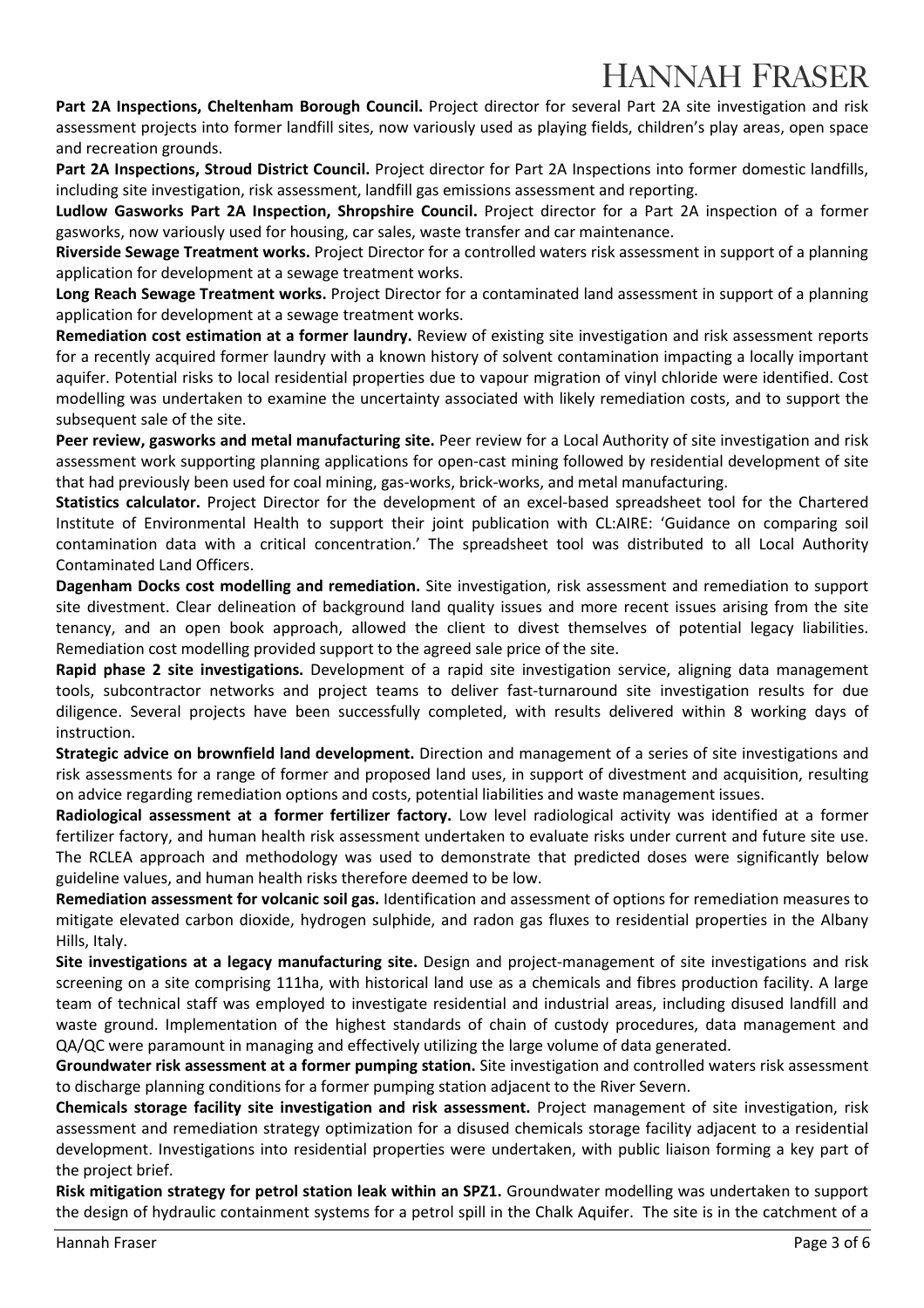public water supply (PWS), and site investigation data identified a complex distribution of free phase and dissolved phase contamination. A 3-layered numerical groundwater model was constructed and used to predict the effectiveness of a proposed hydraulic control system, to optimise the system and to quantify the risks of system failure.

Remedial strategy development, crude oil pipeline leak, UK. Site investigation and risk assessment to inform remedial strategy development for a crude oil pipeline leak in an ecologically sensitive coastal location. The project included conceptualization of a dual aquifer system with a strong tidal signature, delineation of free product and dissolved phase contamination, optimization of short term remediation measures and design of a monitored natural attenuation programme.

Oxfordshire petrol station remediation. Risk assessment and remediation strategy development for a petrol station site in Oxfordshire to enable residential development. Risks to human health and controlled water receptors were assessed and remediation targets developed. Remedial options were subject to significant commercial constraints and strategies were developed to minimise waste generation and engineering requirements. The site was successfully remediated and planning conditions for construction of residential property discharged.

CS2 risk assessment. Risk assessment for an industrial site contaminated primarily with carbon disulphide and carbon tetrachloride. Carbon disulphide is a dense non-aqueous phase liquid (DNAPL) which was present at depth below a former storage area, perched on a relatively impermeable Glacial Till. The project involved the provision of technical support to ongoing field investigations, characterisation of contaminant sources, groundwater and human health risk assessment, and development of remedial options. The risk assessment supported a successful planning application for remediation and redevelopment of the site.

CS2 remediation support. Provision of technical support to the remediation team for a site contaminated primarily with carbon disulphide and carbon tetrachloride. Project activities included design and implementation of a pilot test of the remedial method, technical review of PRB modelling and design, specification of remediation validation testing, specification of long term PRB monitoring programme, validation reporting, risk assessment to define screening values for placement of backfill materials, revision and editorial review of technical documents, regulatory liaison and negotiation, client liaison.

CS2 pilot test. Design and implementation of a field scale pilot test for a proposed remedial strategy, comprising the stabilisation and excavation of soils contaminated with the DNAPL, carbon disulphide. The trial was designed to demonstrate the safety and practicability of the remediation technique, assess operational impacts such as noise and odour, and quantify likely long term behaviour of the excavated and stabilised material in a landfill environment. CS2 remediation validation. Specification and Independent Validation of remediation works for a site contaminated with carbon disulphide DNAPL.

TCE DNAPL investigation. Further to site investigation works by our client and groundwater contaminant modelling of a site contaminated with TCE, further investigation was required to determine the locations of DNAPL sources, to assess likely product degradation and to quantify hydrogeological parameters. On the basis of site investigation data, it was concluded that DNAPL was likely to be present in weathered mudstones, below an alluvial shallow aquifer and above unweathered Mercia Mudstones. The work concluded that removal of DNAPL would be difficult to achieve and allowed appropriate remediation techniques to be considered.

Northwest foot and mouth. Assessment of the impact of the Foot and Mouth disposals to the groundwater of the North West Region, comprising and review of the hydrogeological settings in which carcass and ash disposals were made, and the development of a methodology by which the impacts to the local groundwater environment around any disposal site may be ascertained. Project activities included classification of sites according to hydrogeological and disposal type categories; risk screening using a customised version of a spreadsheet based risk assessment model; reclassification of sites according to risk; and development of a GIS tool to allow rapid identification and prioritisation of sites.

Trident Alloys IPPC. IPPC Baseline investigation and reporting for a zinc foundry in the West Midlands.

Beacon Hill brickworks. Hydrogeological and hydrochemical investigation and assessment of a brickworks site to determine sources of alkalinity to groundwater and assess risk to an adjacent acid heath.

Woolwich arsenal. Quantification of risks to controlled waters due to soil and groundwater contamination arising from munitions and metal workings, including three tiers of assessment of organic and inorganic soil and groundwater contaminants, for a property developer.

Ashford QRA. Quantitative risk assessment of organic contamination for a housing development on an infilled clay pit.

Miscellaneous.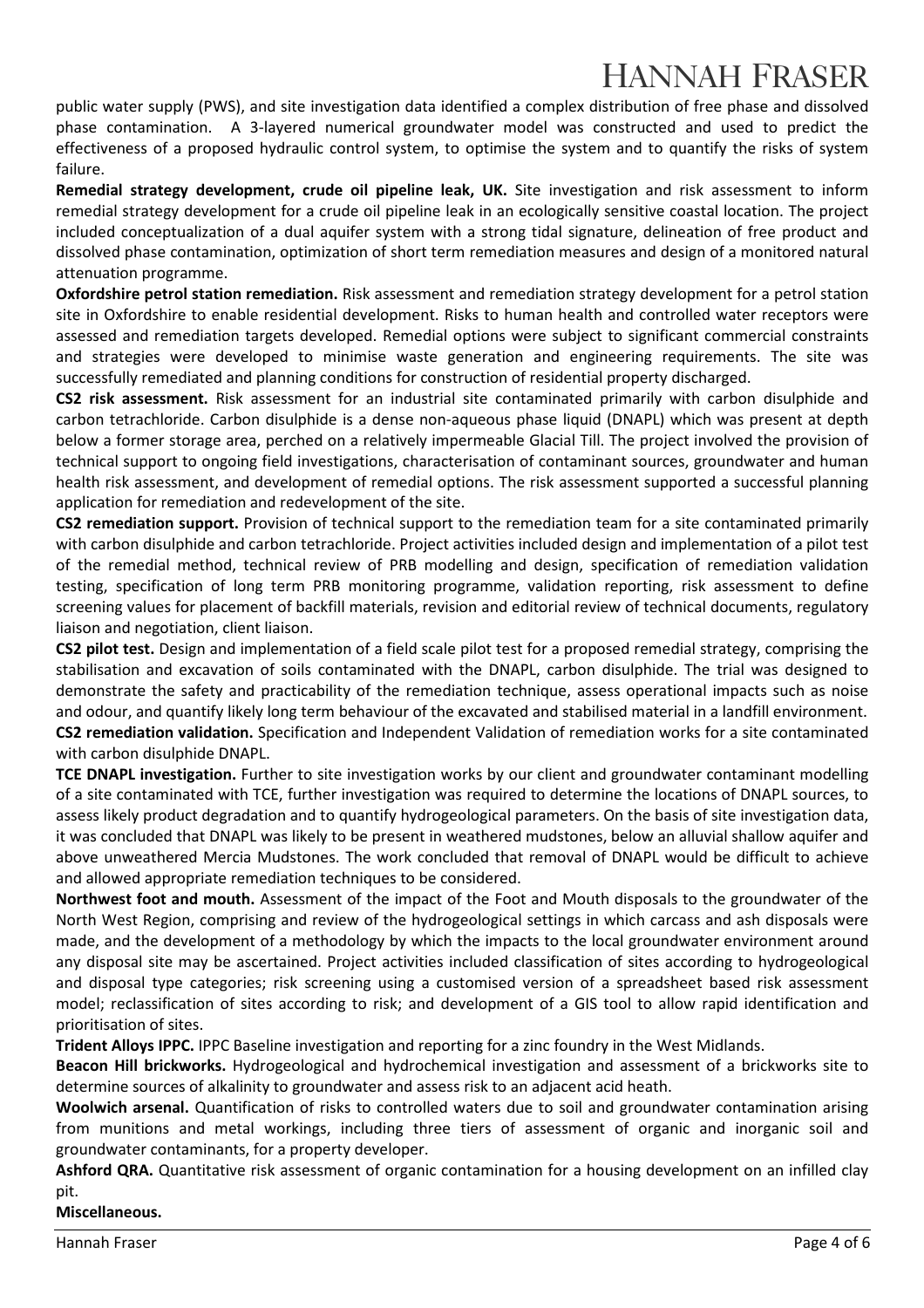Quantitative risk assessment of human health and groundwater risk due to metals contamination in soils for a stadium extension.

Quantitative risk assessment of metals and organic soil and groundwater contamination for a proposed development on a disused power generation site.

Geo-environmental assessment and qualitative contaminated land risk assessments for supermarket development sites in Brigg and Grimsby.

Geo-environmental assessment and qualitative contaminated land risk assessments for land transactions in the West Midlands.

Human health and environmental risk assessment of leaking underground storage tanks at a petrol station.

Development of sampling protocols for environmental monitoring and contaminated land investigations.

Site investigation into a diesel spill in Slough RBCA methodology to assess the requirements for clean-up and to implement appropriate risk minimisation strategties.

Flow and transport modelling of pollution plumes from a chemical plant in Johannesburg, South Africa. employing environmental monitoring and contaminated land investigations

### PROJECT EXPERIENCE – Hydrogeological Impact Assessments

Oakamoor quarry. Development of a water management plan to fulfil the planning conditions for a quarry extension. Dewatering had the potential to impact flows in three streams. A relationship between quarterly baseflow volumes and antecedent quarterly rainfall was developed that allowed the stream baseflow to be predicted, and any derogation to be identified. This relationship was used to define a pragmatic stream augmentation methodology which was presented as a Water Management Plan for the quarry.

Variably saturated flow modelling. A two dimensional vertical section variably saturated numerical model was used to reduce uncertainty and increase understanding of the nature of water flow in the unsaturated zone in heterogeneous materials and determine the conditions under which perched groundwater may occur.

Torcoed quarry. Development of a monitoring data database and implementation of reporting system for a quarry in the karstic Carboniferous Limestone of South Wales. Assessment of the potential impact of recent quarrying activities on the flow in a local spring, which feeds a fish farm lake, and design of a pilot scale test to augment the spring by pumping quarry discharge to a sinkhole known to be connected to the spring.

Wakefield stream diversion. Assessment of the impact of a housing development and stream culverting activities on a private property, to provide supporting documentation to an expert witness in a legal case.

Salop Sand and Gravel. Hydrogeological impact assessment for a quarry extension and subsequent landfill, including specification of a drilling programme to install groundwater monitoring boreholes, data review and impact assessment. Significant regulatory liaison was required to assess the regulatory requirements in the context of the implementation of the Landfill Directive.

Kings Lynn quarry. Hydrogeological impact assessment for a new quarry in the Leziate Beds, Norfolk. Spreadsheet tools were developed to predict likely inflows to a sand quarry and the potential impacts of dewatering.

Hoddesdon. A groundwater risk assessment was requested by the Environment Agency as part of an application for a PPC licence for this landfill site. A groundwater risk assessment was undertaken to determine the likely risk from the accidental placement of non-inert waste at the site. The results of the risk assessment showed that there are no significant impacts from the inert waste on groundwater receptors, and allowed groundwater control and trigger levels to be derived.

Goodwood groundwater modelling. Extensive site investigation and groundwater modelling to determine the impact of a gravel extraction and subsequent development of a car manufacture plant and design centre on groundwater flooding, and to aid design of sustainable drainage systems.

Ibstock brickworks. Hydrogeological investigation and assessment of a disused landfill as part of a housing development. Test pumping and numerical modelling were used to determine leachate and groundwater flow volumes to gas ventilation and drainage structures.

### PROJECT EXPERIENCE - Dewatering and Groundwater Inflow Studies

Channel tunnel rail link. Assessment of the dewatering impacts of tunnelling as part of the construction of the Channel Tunnel Rail Link (CTRL), including groundwater modelling using Groundwater Vistas and MODFLOW, with inhouse modifications to the well package to allow the wells to resume pumping after cells go dry.

Penderyn quarry. Hydrogeological investigation and extensive baseline data collection and analysis, to fulfil planning conditions of a quarry extension at a limestone quarry in South Wales, adjacent to a hydrologically sensitive SSSI and PWS borehole.